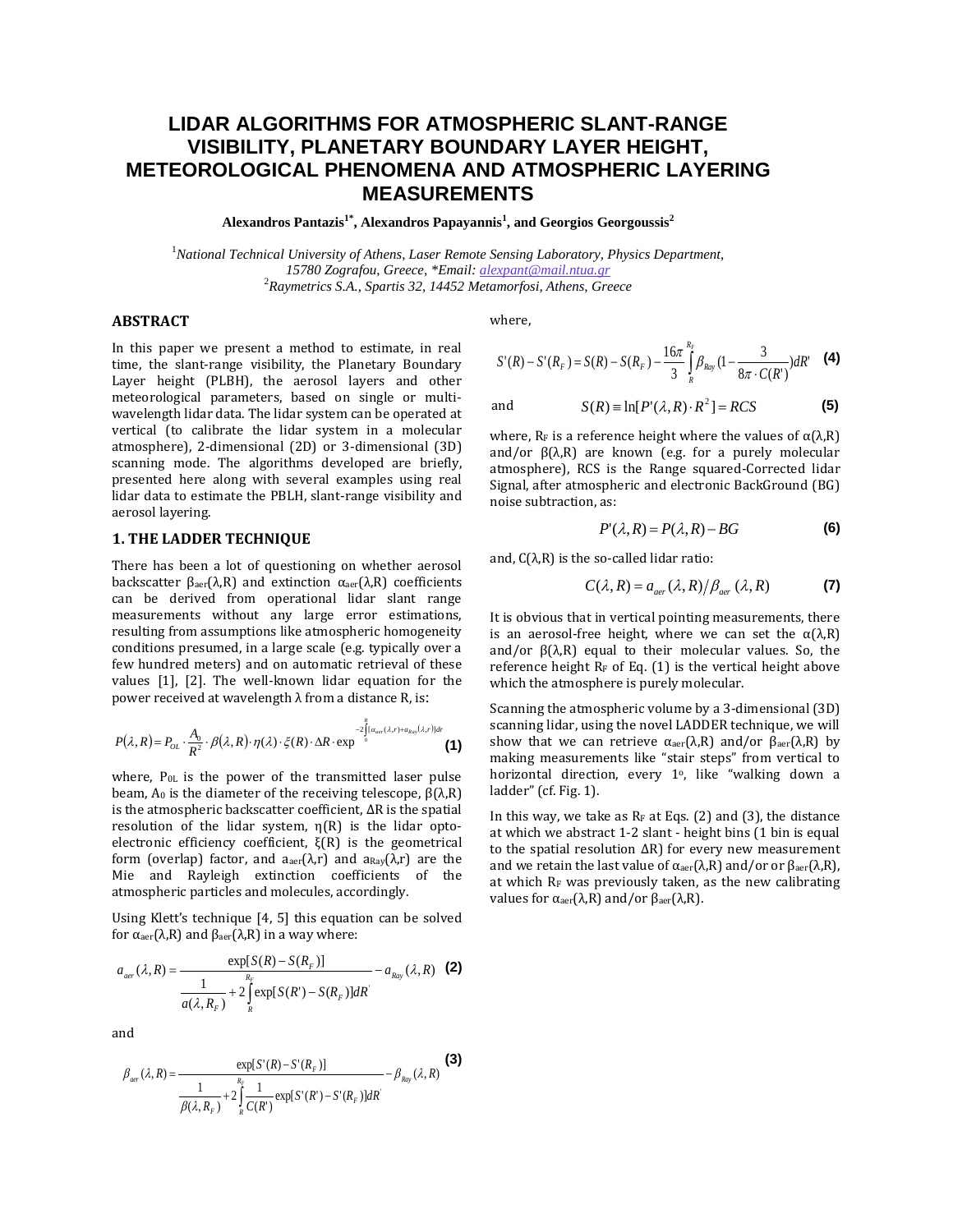

**Fig. 1.** The LADDER technique working principle (RVR-Runway Visual Range).

So, if R<sub>F</sub>,  $\alpha_{\text{aer}}(\lambda, R)$ ,  $\beta_{\text{aer}}(\lambda, R)$  are the last known values and RF-new, αaer(λ,Rnew), βaer(λ,Rnew) are the new ones, then we have:

$$
R_{F-new} < R_F \tag{8}
$$

$$
R_{F-new} = R_F - N_{bin} * \Delta R \quad \text{(where N}_{bin}=1, 2, 3, \text{etc.}) \tag{9}
$$

In this way, from each sequential lidar measurement we can retrieve the corresponding  $α<sub>aer</sub>(λ,R)$  and/or  $β<sub>aer</sub>(λ,R)$ values, taking into account the previous (last-known) values of these coefficients and by reducing  $R_F$  at the same time, there is a continuous "calibration" of these values, from the previous to the next "lower" position of  $R_i$  (i=1, 2, 3, etc.) (cf. Fig. 1).

And so, for every height "drop" we make towards to the horizontal position, we are able to evaluate the values of αaer(λ,R) and/or βaer(λ,R) from the vertical position to the final (horizontal) one, thus avoiding the ambiguities related to assumptions, like presuming homogeneous atmospheres, which produces large errors, especially over long distances.

However, in the LADDER technique, we also assume a kind of atmospheric "homogeneity" based on the  $a_{\text{aer}}(λ, R)$ or βaer(λ,R) values, between successive equidistant atmospheric layers (by moving by  $1<sup>o</sup>$  in every step, each successive atmospheric layer has a depth of 100 m over a horizontal distance of about 5.9 km). The limit of 1<sup>o</sup> is user adjustable towards to more precise measurements, depending on the instability of the weather conditions. The more unstable or "heavy" the weather conditions are, the less the limit of 1<sup>o</sup> measurements can be reached.

Methods like the slope technique or the ratio method [3], are mainly using the assumption of homogeneous atmospheres over longer distances, to provide slant range atmospheric parameters; however in this way, the error on the derived parameters increases due to the instability of the prevailing atmospheric conditions, as a function of distance R. Other methods like the multiangle one [3], assume that a horizontal constant value of  $β<sub>aer</sub>(λ)$  is present at any distinct height, which is not the case for the LADDER technique and "real" atmospheres.

Moreover, the Optical Depth Solution according to [3] assumes that the aerosol backscatter to extinction coefficient is constant and the optical depth must be estimated by other independent measurements, in the vertical direction, like from a solar radiometer, or by a Raman lidar [6]. Even if this method seems to work well under different atmospheric conditions, the problem becomes noticeable when trying to make slant-horizontal range measurements, where this value cannot be retained as constant and cannot be found, especially in horizontal measurements and in longer ranges, where the lidar signal may become too noisy.

Furthermore, the LADDER technique maybe compared to the Boundary Point Solution (BPS) [3]. BPS assumes that the aerosol backscatter to extinction coefficient is constant and range-independent and sets the extinction coefficient as a known value at a specific range (boundary conditions). The same technique was used by Klett [4,5] (cf. Eqs. 2 and 3) and this setting of initial conditions is the only similarity with LADDER technique: in this technique, after the first vertical lidar measurements and the use of denoising algorithms, the reference (maximum) height is calculated, such as the values of  $\alpha_{\text{aer}}(\lambda,R)$  and/or  $\beta_{\text{aer}}(\lambda,R)$ become zero. Then, it is easier to retrieve  $\alpha_{\text{aer}}(\lambda,R)$  and/or  $β<sub>aer</sub>(λ, R)$  for lower heights from the lidar signal.

So, with the LADDER technique and using the above mentioned equations (Eqs. 2 and 3), we expand this way of thinking, for slant and horizontal range measurements with different lidar ratio values, each time, taken from the METCON algorithm for each measurement of interest, dependent on the type of the desired detection (e.g. thin fog, moderate fog, haze, etc.).

Regarding the visibility slant range measurements, according to WMO and ICAO rules for daytime visibility and by using the empirical and well qualified, Koschmieder law (at 550 nm), the visibility Vis (in km) versus the atmospheric extinction  $α$  (in km<sup>-1</sup>) is given by [2]:

 $Vis = 3/\alpha_{\text{der}} (\lambda, R)$  (for  $\varepsilon = 0.05$  at 550 nm) (10)

$$
Vis = 3.912/\alpha_{\text{aer}} (\lambda, R) \text{ (for } \varepsilon = 0.02 \text{ at } 550 \text{ nm)} \text{ (11)}
$$

where, ε is a pure number, showing a contrast threshold, as a difference of the self-luminance of any object and the general luminance of the area viewed from a standing position. The contrast threshold of 0.02 gives superior results to that of the value of 0.055 [1].

Therefore, the estimated error of the retrieved Vis values directly depends on the accuracy of the retrieved values of  $\alpha_{\text{aer}}(\lambda, R)$  and/or  $\beta_{\text{aer}}(\lambda, R)$ . When the classic Klett's inversion method is implemented [4,5], where a constant  $C(\lambda,R)$  value is used as input (constrained to the mean aerosol optical depth (AOD) obtained from a nearby sun photometer [7] the  $α<sub>aer</sub>(λ,R)$  values are retrieved with an uncertainty of the order of 20–30% [8]. By using the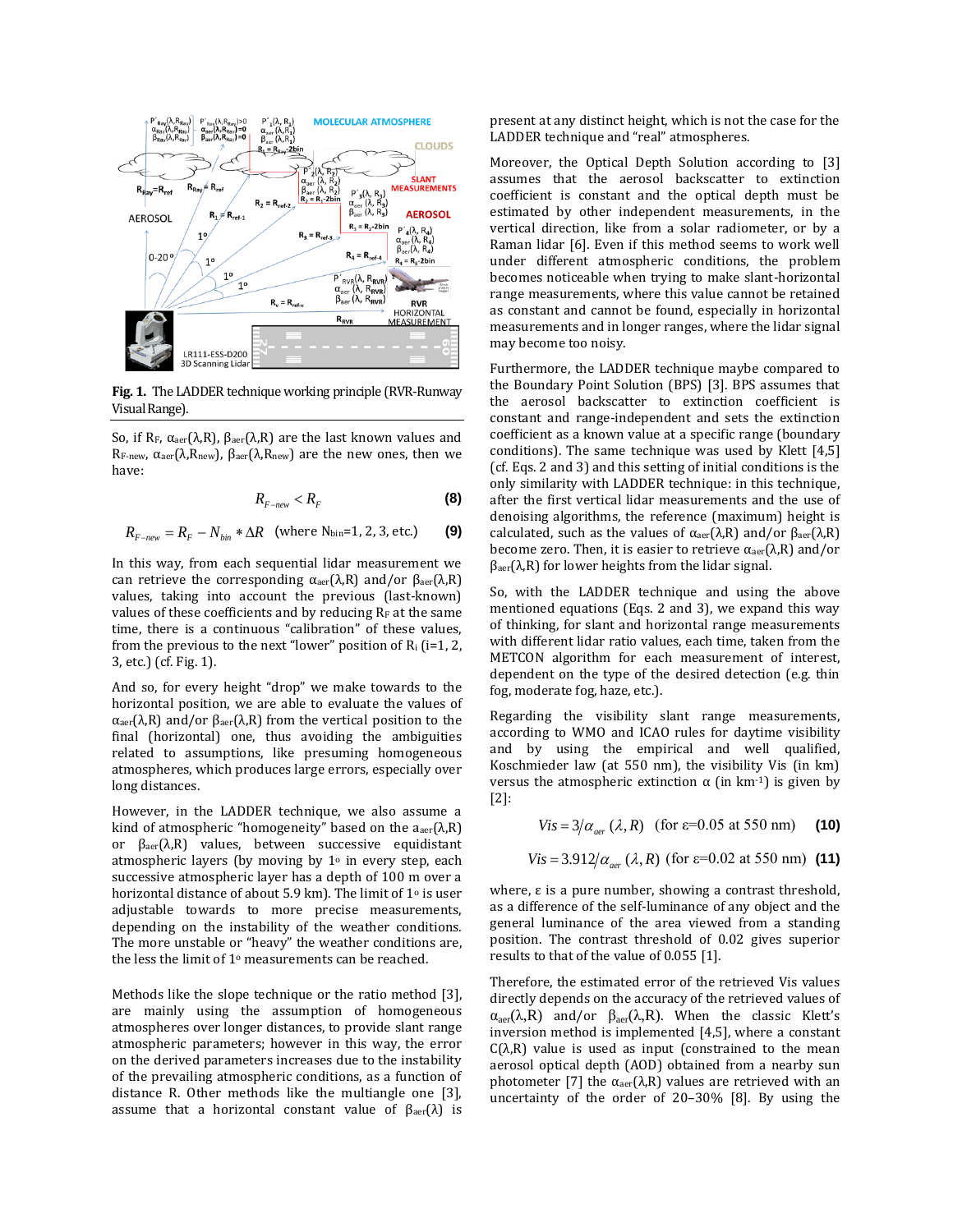Raman technique (during nighttime) [6] retrieved the αaer(λ,R) vertical profiles with uncertainties of ~5-15%.

The error estimation for the LADDER technique at the initial (vertical) lidar pointing measurement, concerning the product retrieval of the  $α<sub>aer</sub>(λ,R)$  and/or  $β<sub>aer</sub>(λ,R)$ depends only on the error estimation of the method used (e.g. Klett or Raman). In our case of a non-homogeneous atmosphere and using the Klett method, we assume that we can obtain the values of  $C(\lambda,R)$  (by taking the ratio of the values of  $α<sub>aer</sub>(λ,R)/β<sub>aer</sub>(λ,R)$  and the ranges of  $a<sub>aer</sub>(λ,R)$ for different types of aerosols (thin fog, haze, light haze, etc.). In this case we have overpassed the problem of the  $C(\lambda, R)$  uncertainty for these types of atmospheric conditions [4,5], thus we obtain the profile of  $\alpha_{\text{aer}}(\lambda,R)$ and/or  $\beta_{\text{aer}}(\lambda, R)$  without any error related to the assumed value of  $C(λ, R)$ .

Then, if we are interested in the calculation of the visibility, we can derive its uncertainty (ΔVis) by taking the derivative of the visibility (Eqs. 10 or 11):

$$
\Delta Vis = Vis * [\Delta \alpha_{\text{aer}}(\lambda, R) / \alpha_{\text{aer}}(\lambda, R)] \tag{12}
$$

where  $\Delta \alpha_{\text{aer}}$  denotes the estimated error value of extinction coefficient.

| Method        | $\alpha$ <sub>aer</sub> error<br>$(\Delta \alpha_{\text{aer}})$ % | Vis error<br>$(\Delta Vis)$ %                                  | Comments                                      |
|---------------|-------------------------------------------------------------------|----------------------------------------------------------------|-----------------------------------------------|
| Klett         | 20-30                                                             | $20 - 30$                                                      | Homogeneous<br>atmosphere                     |
| Raman         | $5 - 15$                                                          | $5 - 15$                                                       | Homogeneous<br>atmosphere                     |
| <b>LADDER</b> | $\Omega$<br>(as the<br>value of<br>$C(\lambda,R)$ is<br>known)    | $\Omega$<br>(as the<br>value of<br>$C(\lambda,R)$ is<br>known) | Homogeneous/<br>Non homogeneous<br>atmosphere |
| Scatterometer | N/A                                                               | $±10$ m or<br>$±10\%$ .<br>highest<br>values<br>applies        | Homogeneous<br>atmosphere                     |

Table 1. Various methods and techniques used to derive/estimate the atmospheric extinction and/or visibility and their associated uncertainty, compared to the LADDER technique in homogeneous/non homogeneous atmospheres.

In Table 1 we present the various methods and techniques used to derive/estimate the atmospheric extinction and/or visibility and their associated uncertainty, compared to the LADDER technique, in homogeneous/non homogeneous atmospheres. The error on the  $\alpha_{\text{aer}}(\lambda,R)$ and/or  $\beta_{\text{aer}}(\lambda, R)$  estimation (as well as on the Vis) is approximately zero, according to the explanation, previously provided.

It is worth noting that the LADDER technique is unique and can be applied in both homogeneous and nonhomogeneous atmospheres, in contrast to the other techniques/methods which assume homogeneous atmospheric conditions over short/long distances. This advantage makes the LADDER technique more attractive in operational–commercial lidars and generally, in atmospheric visibility devices.

## **2. NAVIS-T/P ALGORITHM**

After the use of denoising filters and the choice of the slant range measurement technique, the NAVIS (Novel Algorithm for VISibility measurement) – T (Tower of the Airport)/P (Pilot) algorithm can be applied for further lidar signal processing. This algorithm is able to determine the visibility of tower towards to the pilot and vice versa, according to WMO and ICAO rules of daytime visibility, at the airports.

Below, at METCON algorithm there are values of  $β(λ, R)$ and  $α(λ, R)$  (Figs. 2, 3) as a function of wavelength  $λ$ , under different atmospheric conditions MAPP (Modular Atmospheric Propagation Program) as developed by SRI (Stanford Research Institute) [9]. Additionally, Measures [10] also provides another figure, where a number of different atmospheric conditions are taken into account (fog, haze, etc.) showing the atmospheric extinction coefficient versus visibility at 550 nm during daytime.

Then, we make use of the values of  $\alpha_{\text{aer}}(\lambda,R)$  and/or  $\beta_{\text{aer}}(\lambda,R)$  at the wavelength of interest, in combination with the atmospheric attenuation coefficient values to incorporate them into the NAVIS algorithm. Then, the AOD (Aerosol Optical Depth) (τ) (Eq. 13) can be calculated from the lidar – tower point of view towards the maximum range of the lidar signal and from the maximum range of lidar's signal, towards the lidar device near the runway (pilot's point of view):

$$
\tau_{c_n}(0,R) = \int_{0}^{R} a_{c_n}(\lambda,R^{\prime})dR^{\prime}
$$
 (13)

$$
\tau_{\text{total}}(0, R) = \tau_{C_1} + \tau_{C_2} + ... + \tau_{C_n}
$$
 (14)

where, R<sup>'</sup> is the distance at which  $\alpha_{\text{aer}}(\lambda,R)$  has been measured with a range resolution, typically, of 1-2 range bins, τ<sub>total</sub> is the sum of τ<sub>Cn</sub> and τ<sub>Cn</sub> is the optical depth we use at the METCON algorithm (cf. section 3).

The visibility (towers' and pilots') is calculated and a categorization of atmospheric conditions–layering is been made at slant and/or vertical pointing lidar direction. So, with a 3D scanning lidar system, a profile of fully atmospheric layering at different angles, azimuth and vertical, can be provided in near-real time. In addition, the daytime visibility (Vis), according to WMO and ICAO rules, can be estimated from the empirical and well qualified, Koschmieder law (at 550 nm), which connects the visibility (in km) with the atmospheric extinction coefficient  $a_{\text{aer}}(λ,R)$  (in km<sup>-1</sup>), as provided in Eqs. (10, 11).

It is well known that the human visual spectral range spans from 400 nm to 700 nm, peaking at 555 nm for daytime and 507 nm for night conditions, according to CIMO (Commission for Instruments and Methods of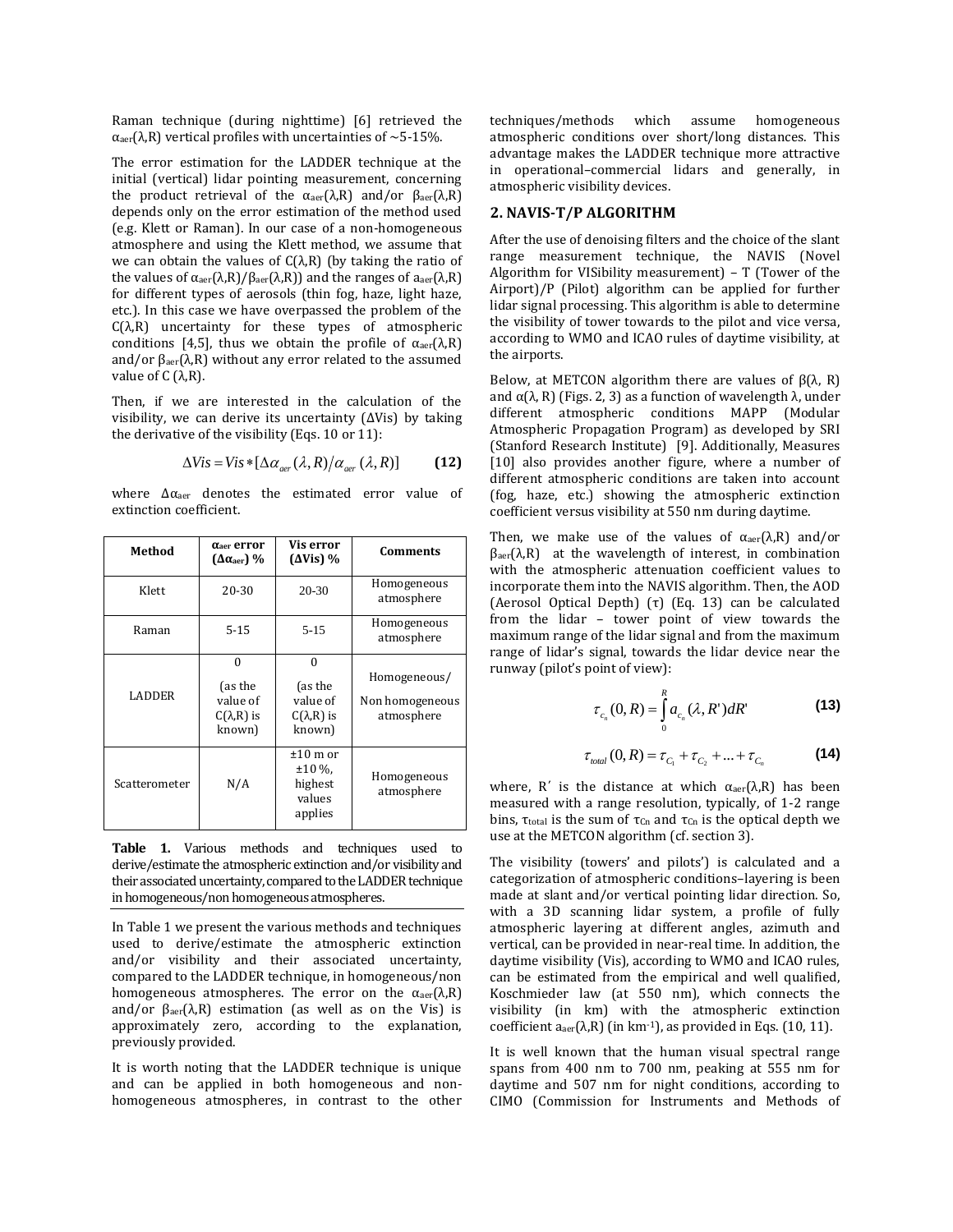Observation) for relative luminous efficiency of monochromatic radiation. By using the visibility versus the atmospheric extinction coefficient at 550 nm [10], we are able to have a good approximation of the above required values at daytime, at 355 nm.

In order to acquire the visibility values (Eqs. 10 and 11) NAVIS-T calculates the value of  $\tau_{total}$  using Eqs. (13) and (20) (favorably using the trapezoid method) from the lidar's position to its pointing direction (typically  $15<sup>o</sup>$  from horizontal). It checks at what range  $(R_1)$  of the lidar's position the  $\tau_{\text{total}}(0,R_1) > 2*10^{-2}$ , which according to METCON is the value of the extinction coefficient needed for the detection of cumulus cloud, with no visibility through it and corresponds to  $β<sub>aer</sub>(λ,R) ≥ 2*10<sup>-3</sup> m<sup>-1</sup> sr<sup>-1</sup>$ , with  $C(\lambda, R) = 10$  sr<sup>-1</sup> and  $\alpha_{\text{aer}}(\lambda, R) > 2*10^{-2}$  m<sup>-1</sup> (section 3).

Then, the NAVIS-T stops working at that range  $(R_1)$  and retains that range as the total visibility range at that time, according to WMO and ICAO rules for daytime visibility. As for the NAVIS-P application, the AOD starts to be measured from the maximum range  $(R_{max})$  or from the range at which the lidar signal has useful information containing detection of the aerosols  $(R_2)$ , towards the lidar's position.

From that automatic calculated or manually selected (cf. section 3) range ( $R_{max}$  or  $R_2$  - user defined) and when τtotal(Rmax, R3) > 2\*10-2 or τtotal(R2, R3) > 2\*10-2 (for the reason mentioned before), the visibility is equal to that range  $(R<sub>4</sub>)$  where:

$$
R_{\max} > R_2 \ge R_3 \tag{15}
$$

and  $R_4 = R_{\text{max}} - R_3$  or  $R_4 = R_2 - R_3$  (user defined) (16)

counting from the range of Rmax or R<sup>2</sup> (user defined). In both cases, if  $\tau_{\text{total}}(0, R_{\text{max}}) \leq 2*10^{-2}$  through the whole distance ( $R_{\text{max}}$ ), then the visibility is equal to  $R_{\text{max}}$ . The outcome for NAVIS-T and NAVIS-P accordingly, is that: "The visibility of tower controller is  $R_1$  (or  $R_{max}$ )" and "The visibility of the pilot from  $R_{\text{max}}$  (or  $R_2$ ), is  $R_4$  (or  $R_{\text{max}}$ )".

#### **3. METCON ALGORITHM**

METCON (METeorological CONditions) algorithm is able to provide meteorological conditions like clouds, haze, fog, etc., versus distance (R), for any vertical or slant range lidar measurements. The same 3D scanning lidar and the above-mentioned techniques and data, can be used to characterize the atmospheric conditions (fog, haze, etc.), plus the visibility with NAVIS.

The METCON algorithm in our case is taking into account [10] and observes the different  $C(\lambda,R)$  between different atmospheric conditions like Haze, Fog, Moderate fog, cloud etc. Afterwards according to values of  $β<sub>aer</sub>(λ,R)$  and  $\alpha_{\text{aer}}(\lambda,R)$  taken from [9] concerning those atmospheric conditions. A combination between atmospheric conditions and the above mentioned values is being made and a visualization of the atmospheric layering of those conditions is produced (Figs 2a, 2b, 3a, 3d).

In Fig. 2 a case study of the application of NAVIS and METCON algorithms is shown, where the tower visibility from lidar's vertical pointing direction is found to be 1512 m and pilot's visibility is 1370 m from the range of 3000m. A lidar pointing to the vertical is been chosen because of the large data availability at LRSU-NTUA [11] at different times and different months along several years.



**Fig. 2.** a) RCS signal acquired at 1064 nm by the LRSU-NTUA (31-10-2011), b) NAVIS and METCON algorithms applied in 3D lidar data pointing to the vertical (355 nm), at 15:29:50 UTC, starting at 417.5 m above ground level up to 3000 m. Where Purple is "Thin Fog", Red is "Moderate Fog", Light Blue is "Light Haze", Green is "Haze" and Black is "Cumulus Cloud". Tower visibility is 1512 m and pilot's visibility is 1370 m from the range of 3000 m.

## **4. VASPAT-L/D ALGORITHM**

In VASPAT–L/D we calculate  $\beta_{\text{aer}}(\lambda,R)$  (and/or α<sub>aer</sub>(λ,R), RCS) in the vertical or slant range (R) after range calibration of our lidar system for slant range measurements using the LADDER technique, calculation of RCS (cf. Eq. 5) and denoised the lidar signal. The entire process can be made upon all the received lidar data signals in a timeframe of an hour or less [12] (Eqs. 1-6). In this work, we chose to use settings appropriate for  $\beta_{\text{aer}}(\lambda,R)$  (Eq. 3). However, the performing of the algorithms remains the same, with different setting values, for different kinds of measurement types, as analyzed below.

Next, the calculated values of  $β<sub>aer</sub>(λ,R)$  (Eq. 3) are being 'cut' into smaller 'space filters' in order to create different kind of 'mathematical tools' (conditions) for processing. In this work we have used 12 different 'space filters' (G1 to G269) from 7.5m (1 bin) to 2017.5m (269 bins),

$$
G3 = 3 * bin = 3 * 7.5(m)
$$
 (9)

(G3 represents the 'space filter' of the package of 3 bins).

Afterwards, we check if the calculated  $β<sub>aer</sub>(λ, R)$  values in any of these filters are greater than  $8*10<sup>-7</sup>m<sup>-1</sup>sr<sup>-1</sup>$  with C( $\lambda$ ,R) = 50sr ( $\alpha$ <sub>aer</sub>( $\lambda$ ,R)>4\*10<sup>-5</sup>m<sup>-1</sup>), as a value greater than this, for  $β<sub>aer</sub>(λ, R)$ , means that atmospheric phenomena like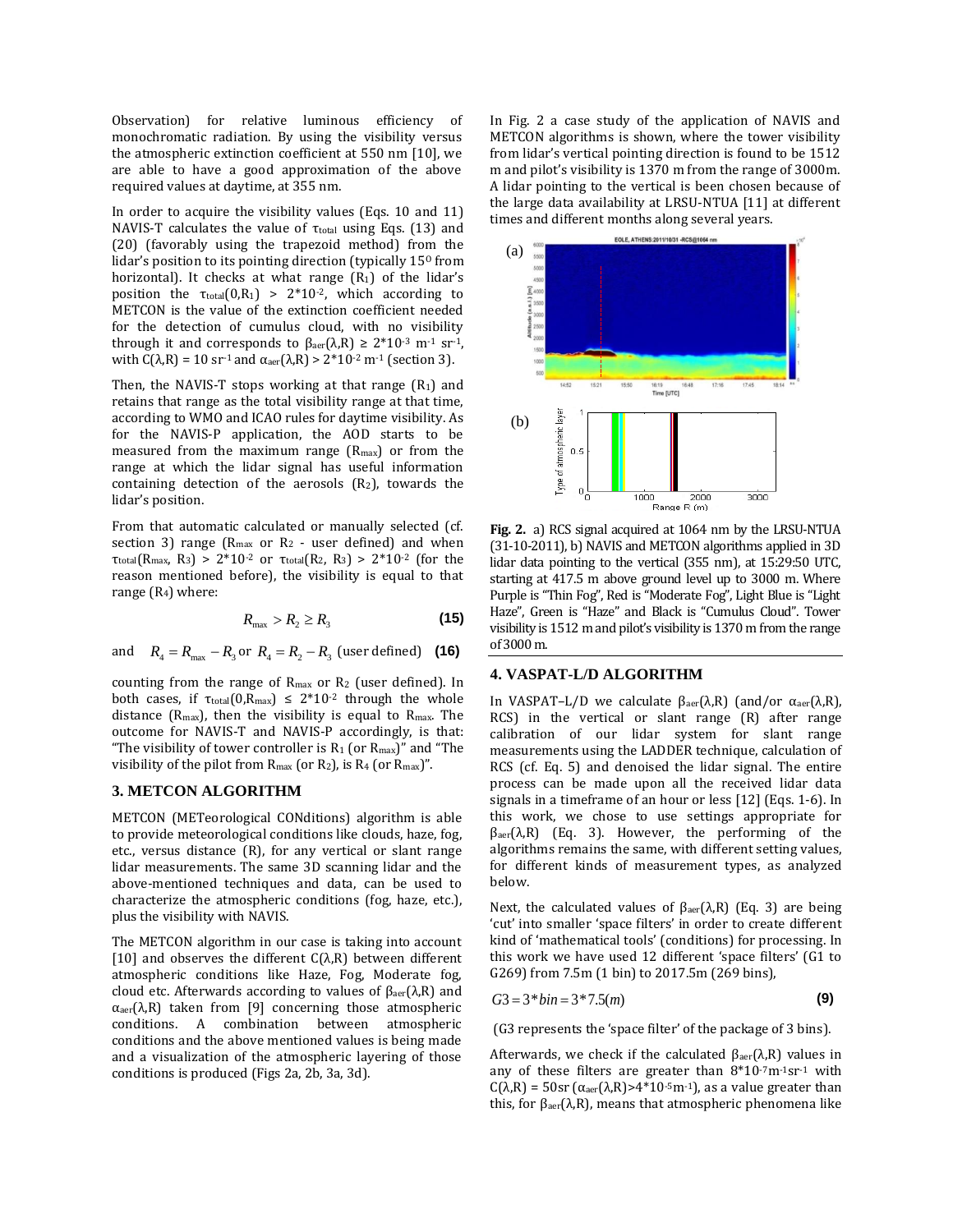haze, fog, etc., are present, at 355nm. Then, we check if the  $\beta_{\text{aer}}(\lambda,R)$  values in any of these space filters from a package of bins to the next package of equal number of bins, are greater than 10% (percentage produced statistically in a great number of measurements), in order to find out if the difference between the  $β<sub>aer</sub>(λ,R)$  values, is within normal oscillation of the coefficient of the same layer or has to do with some important change that denotes different layering. At the next step, the algorithm calculates the 1st  $(d\beta_{\text{aer}}(\lambda,R)_{G3}/dR)$  and  $2^{\text{nd}}$  order derivatives ( $d^2β_{aer}(\lambda,R)$ <sub>G3</sub>/dR<sup>2</sup>) of all space filters, at any distance.



**Fig. 3.**(a) RCS signal acquired at 1064nm from LRSU NTUA data at 12:29:40 UTC of 01/02/2016 (b) Calculated  $β<sub>aer</sub>(λ,R)$  at the time of measurement (c) VASPAT–L/D algorithm in use at a 3D lidar in vertical position, at 355nm, starting at 417.5m above ground and more than 3000m ending. With blue color are the 'beginnings' of an atmospheric layer and with green color are the 'endings', in agreement with (b), (d) Colored visualization of meteorological conditions according to Fig. 1, starting at 417.5m above ground level up to 3000m with METCON algorithm outcomes.

Then, we check if these 1<sup>st</sup> order derivatives have the same sign (positive sign or negative one) for a number of continuing space filters like G2, G3 and G5. So, if the 1st order derivatives with the same sign correspond to values greater than 12<sup>o</sup> angle change (statistically produced for estimating serious change of layering, not a layering normal oscillation – user dependable), we store these values at distance  $(R_x)$ . A 'beginning' of a layer produced by positive values of  $1<sup>st</sup>$  order derivatives (>12 $<sup>o</sup>$  angle</sup> change of values of  $β<sub>aer</sub>(λ,R)$  - recommended) and positive values of 2nd order derivatives, plus 10% change of averaged  $β<sub>aer</sub>(λ,R)$  values, from the next package of equal number of bins. In accordance, an 'ending' of a layer produced by negative values of 1st order derivatives (>12<sup>o</sup> angle change of values of  $β<sub>aer</sub>(λ, R)$  - recommended) and negative values of second order derivatives, plus 10%

change of averaged  $β<sub>aer</sub>(λ,R)$  values from the next package of equal number of bins. Above, in Fig. 2 (c), with blue color are the 'beginnings' and with green color are the 'endings' of a case presented for that purpose (where two or more continuing blue or green color lines, without any different color line in between, shows that  $β<sub>aer</sub>(λ,R)$ (and/or  $\alpha_{\text{aer}}(\lambda, R)$ , RCS) continues to go higher (blue line) or lower (green line) in quantity (value), probably in different kind of layer and in this way, we can have an easier perception of L and D).

Common layering altitudes - heights are being tracked among equal and different continuing space filters and an average is being produced for these altitudes, in terms of 10 to 15 range - height bins (75 to 107.5m spatial tolerance). In this way we are able to produce, in total, atmospheric layering (VASPAT–L) and we are able to have a clear understanding of the distribution (VASPAT–D) of  $β<sub>aer</sub>(λ, R)$  (and/or α<sub>aer</sub>(λ,R), RCS) in a 3 dimensional way surrounds a 3D lidar system or an area, for example of an airport.

## **5. VASPAT-PBLH ALGORITHM**

To begin with, we already have our lidar in, favorably, vertical position and it is recommended in less than 30<sup>o</sup> from vertical, for purposes of capability of the lidar system to reach molecular heights at the receiver. We continue measuring for at least 15 to 20' (user dependable), in vertical and acquire at least 15 or more lidar data files. It is time for the creation of the 'time filters' of the VASPAT algorithms.

These filters have to do with the 15 or more data files that we are keeping track from. In other words, we are keeping track of the layering and distribution at LAYER matrix filled with 'beginnings' and 'endings' from VASPAT-L/D but this time, we check only the produced 'endings'. In this algorithm we tread PBLH as a layer 'ending' with no 'beginning' in every specific small time frame of 15 or more minutes, for vertical pointing measurements. The ideal would be ~30' of recording time of  $β<sub>aer</sub>(λ, R)$ , but in any case less than 60' [12] where PBLH could have a small or medium change especially in medium weather conditions. The idea is to take advantage of that unique characteristic of PBLH that looks like a common 'ending' in our time scaling VASPAT-L/D algorithm.

Then, we check the heights of those 'endings' and if they exceed a common PLBH area for that time of the year and for our location (colder or hotter climates with lower or higher commonly PBLHs, accordingly – user provided). We add (and subtract accordingly), some height from that area of commonly PBLHs (user adjustable) in order to produce a wider area of height search and in this way, we exclude larger height 'endings' in order to exclude the possibility of capturing higher cloud 'endings' rather than PBLH and we also exclude lower layer 'endings', mistaken as PBLH (user dependable). It is noted that the common PBLH provided by the user is not mandatory for the rest of VASPAT–PBLH algorithm to produce its result concerning PBLH.